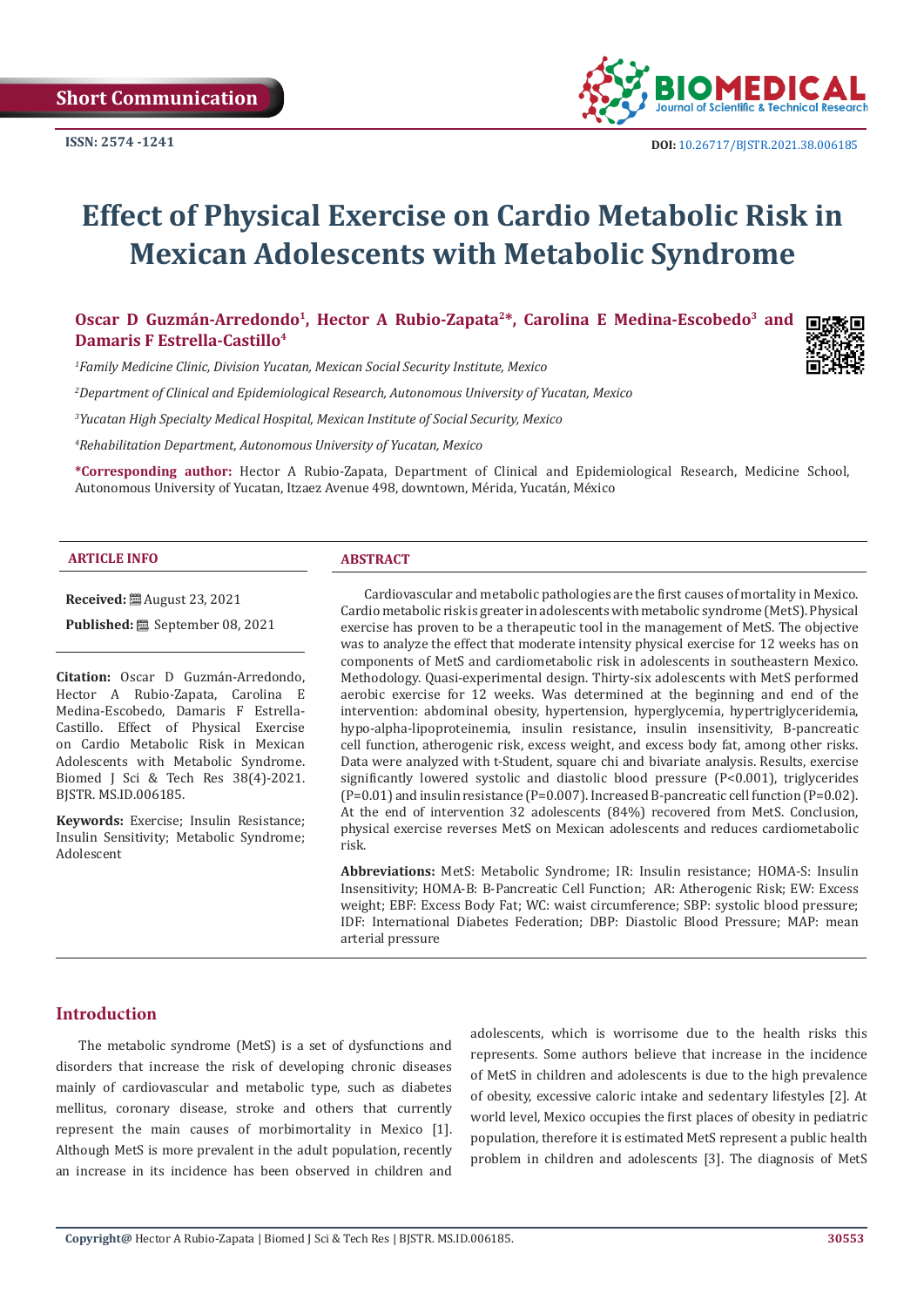in adolescents includes elevated blood pressure levels, increased waist circumference, increased triglyceride levels and fasting glycaemia, as well as decreased HDL cholesterol [4]. There are several guidelines for diagnosis MetS in adolescents. The diagnosis must be adjusted with age and sex [5], since adolescence is a period of rapid growth, in addition to the dimorphic effect of sex hormones on fat tissue [6]. Cardiometabolic risk is the likelihood that a person will have cardiovascular damage, it can be determined with different mathematical models based on the numbers of certain metabolites such as insulin, lipid profile, glycemia and others.

Among the main indicators of cardiometabolic risk are: insulin resistance or insensitivity, pancreatic beta cell dysfunction and atherogenic risk, which represent a poor prognosis for health [7,8]. MetS can be treated with different therapeutic approaches, such as lifestyle modification, pharmacological treatments and even surgical interventions [9]. Physical exercise is one of the strategies that have been successfully used to manage MetS and some other metabolic diseases such as diabetes mellitus and obesity [10]. Some publications have reported that exercise reverses MetS [11,12] having therapeutic effects on its components, however others have found no effects on MetS, but they report benefits in other metabolites such as adipokines and other inflammatory markers [13,14]. This controversy may be related to the type and duration of exercise. Physical exercise is an accessible activity for most people, it is economic, and it can also have a recreational component, which tends to be attractive to adolescents and to improve adherence to treatment, which is one of the keys to therapeutic success [15]. In Mexico, some studies have estimated that the highest prevalence of MetS in adolescents is found in the southeast of the country, probably due to the high rates of obesity and overweight in this same region [16,17] and make it necessary to implement therapeutic strategies to improve health in this population group.

The goal of the present study was to analyze the effect that moderate intensity physical exercise for 12 weeks has on components of MetS and cardiometabolic risk in adolescents in southeastern Mexico.

# **Methodology**

Quasi-experimental study was conducted on adolescents with MetS in Merida, Yucatan, Mexico. MetS components and cardiometabolic risks were analyzed before and after physical exercise model. Sample selection. Adolescents aged 15 to 18 registered in high schools were invited to participate in the study. Was a non-probabilistic sample of 313 adolescents that accepted to participate through the letters of assent and informed consent. After first evaluation, 46 met MetS criteria of which 86% complete de exercise model. MetS diagnosis. Based on the criteria of the Latin American Diabetes Association (4) (ALAD), which considers presenting at least three of the five indicators proposed by the International Diabetes Federation (IDF) adapted to the adolescent population: Abnormal fasting glycemia (100-126 mg/dl), hypolipoproteinemia [cholesterol-HDL ≤40 mg/dl (men) and ≤50 mg/dl (women)], hypertriglyceridemia (≥150 mg/dl), hypertension [systolic blood pressure (SBP) and /or diastolic blood pressure (DBP) ≥percentile 95] and abdominal obesity [waist circumference (WC) ≥percentile 90]. Anthropometric and clinical measurements. Carried out with fasting of 10-12 hours. Weight (Kg) and body fat percentage was determined with a TANITA Onrom® TBF 300GS body composition scale. Size was determined with the SECA® stadiometer. Body max index (BMI), was established by the formula height (m<sup>2</sup>)/weight (Kg).

We classified as excess weight those values equal to or greater than the  $85<sup>th</sup>$  percentile that include overweight and obesity, according to the Official Mexican Standard NOM-047-SSA2-2015 [18]. Body fat was classified as normal or excess, considering age and sex, according to the cut-off points for pediatric patients mentioned by McCarthy et al. [19] Waist circumference was determined with SECA® brand tape at the navel level at the end of a normal exhalation and was expressed in centimeters [4]. Blood pressure was measured with an Omron® brand HEM-7200 digital baumanometer, hypertension was diagnosed when SBP or DPB figures  $\geq 95$ <sup>th</sup> percentile, in three different measurements. The mean arterial pressure (MBP) was calculated according to the formula SBP-DBP/3+DBP [20]. Biochemical analysis. Performed on venous blood samples, after 10-12 hours of fasting. Glucose and lipid profile measurements were performed in the automated Dimension Chemistry System, Dade Behring®. Serum insulin was determined by immunoadsorption techniques in the Beckman Coulter® equipment, exposed in µU/ml. Hyperinsulinaemia was established with values of 23  $\mu$ U/ml or > according to the reference standards of the clinical analysis laboratory. The handling of biological residues was in accordance with the Mexican Technical Norm NOM-087-ECOL-SSA1-2002.

Cardiometabolic Risks Indexes. HOMA-IR Index (homeostasis model assessment). Fasting plasma insulin value (uU/mL) x fasting plasma glucose (mg/dL) / 22.5. HOMA-RI in men > 2.29 and in women > 2.21 [21]. QUICKI (quantitative insulin sensitivity check index) is a variation of the HOMA equation, which transforms the data by taking the logarithm and the reciprocal of the glucose-insulin product, according to the formula [1/ (log insulin + log glucose)]. The values used for RI QUICKI were 0.382 ± 0.007 for non-obese and 0.331 ± 0.010 for obese (7) HOMA Index B. Represents the HOMA of the pancreatic beta cell function and was determined with the following formula: 20 [fasting insulin (µU/ml)/fasting glucose (mmol/ml)-3.5]. The cut-off point of decreased beta cell function was less than 150% [22]. HOMA-S Index. Represents the HOMA model of insulin sensitivity and is used to provide information about glucose metabolism, this value was calculated as 1 HOMA-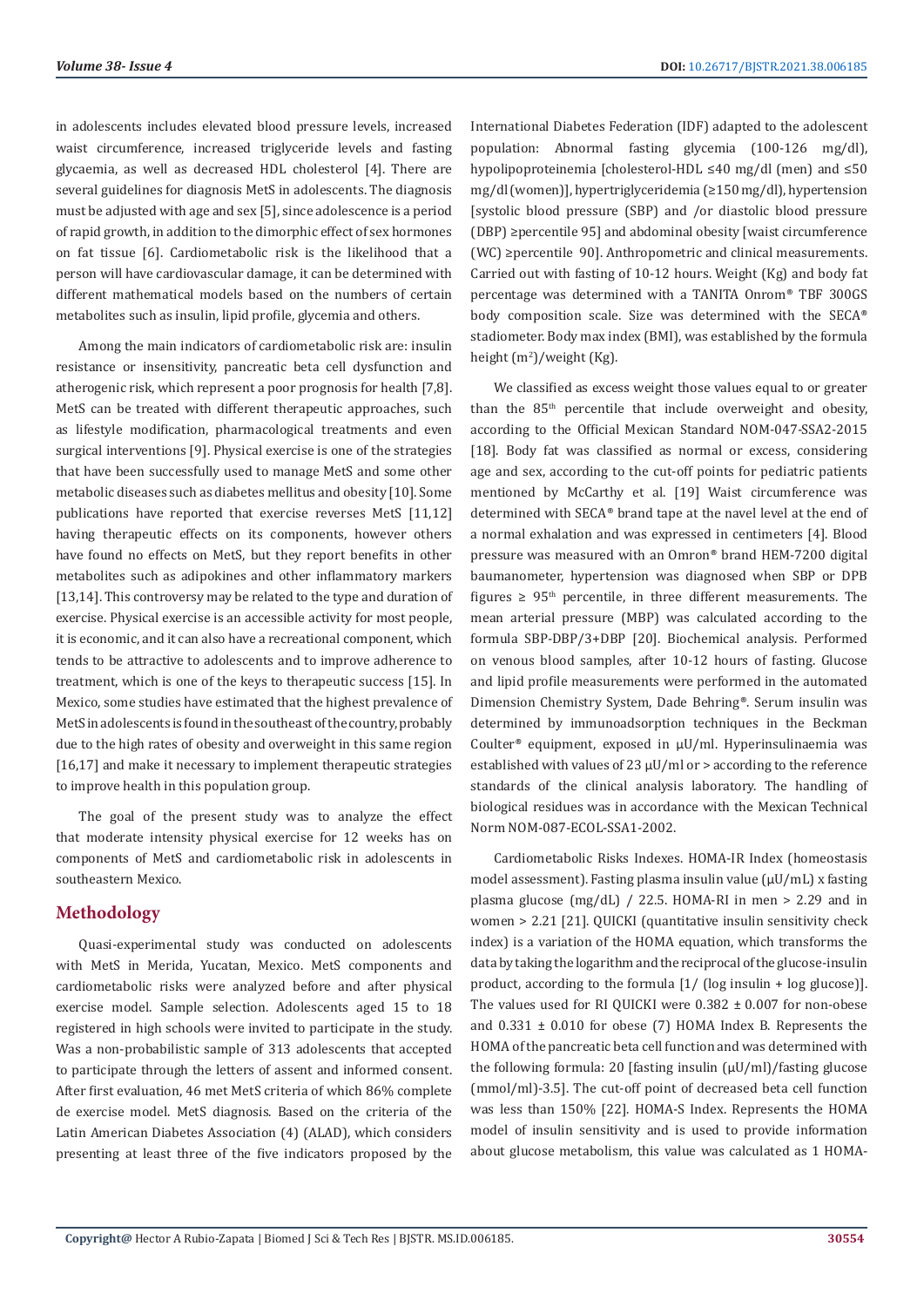IR x 100. Values  $> 54.1$  for women and  $> 46.1$  for men indicated insulin insensitivity [23]. Triglyceride/glucose index is an indicator of insulin resistance which was determined with the natural log of triglycerides (mg/dL) x glucose (mg/dL)/2. The criteria used was 8.8 for men and 8.7 for women [8] Indicator triglycerides/HDL-c was calculated with the ratio triglycerides (mg/dL)/HDL-c(mg/ dL), the limit value was 3.1 for men and 2.2 for women (8). Plasma atherogenic index was calculated using the log(TG/HDL-c) formula. Values 0.11 or > were considered to be at risk [24]. Cardiovascular atherogenic index was determined with the HOMA-IR x TG/HDLc formula. Value > 28 is considered to be at risk.

Exercise model. Consisted of moderate intensity aerobic exercise (walking, running, jumping and stretching) three times a week for 3 months. The sessions were held outdoors in the morning, lasting 30 minutes. All practices were indicated and supervised. Only 36 participants completed the exercise model. The study was conducted in accordance with the ethical provisions and recommendations issued in the Declaration of Helsinki of the World Medical Association, as well as the Regulations on Research of the General Health Law of Mexico NOM-012-SSA3-2012. The protocol was approved by the Local Committee of Ethics and Research of the Mexican Institute of Social Security (IMSS), registration R-2018- 3203-038.

#### **Statistics**

The statistical analysis included averages, standard deviations, medians and ranges. The normality of the variables was established with Shapiro-Wilk test. The components of the MetS and the cardiometabolic risk indexes were expressed as percentages. The difference (Δ) between the initial and final quantitative measurements of each group determined. t-Student tests were used for compared normal data. U-Mann Whitney test were used in non-normal data. Analysis of nominal data were performed with chi-square tests or Fisher's exact test. SPSS Version 23 software was used (IBM Corp., Armonk, NY, USA). The P-Values ≤.05 were considered statistically significant.

### **Results**

MetS prevalence on the population was 14.69%, with average age of 15.4 ±.6 years. (Table 1) describes the initial and final values of the clinical, anthropometric and laboratory measurements, and it´s comparison. Physical exercise reduced all blood pressure indicators (SBP, DBP and MBP) and triglyceride levels as shown in (Table 1). Based on the cut-off points of the different measurements mentioned in the methodology, the components of MetS, some metabolic dysfunctions and the cardiometabolic risks indexes was determined. The percentages and variation (Δ) between initial and final measures are expressed in (Table 2). According to the order of frequency, the profile of MetS on Mexican adolescent was hypoaliproteinemia, abdominal obesity, hypertension, hypertriglyceridemia, and abnormal fasting glycemia; their percentages are shown in (Table 2). Physical exercise model reduced arterial hypertension (SBP and DBP) and increased insulin sensitivity and pancreatic beta function. Median of MetS components initially was tree and at the end of the intervention was zero (p<0.0001, Wilcoxon, data no shown), and 34 adolescents (84%) recovered from MetS.

**Table 1:** Anthropometric, clinical, and laboratory values of Mexican adolescents with MetS, after and before 12 weeks physical exercise.

|                           | <b>Initial</b>  | Final                   | $P*$   |
|---------------------------|-----------------|-------------------------|--------|
| Weight (Kg)               | $79.7 \pm 15.6$ | $80.3 \pm 15.5$         | .32    |
| Size(m)                   | $1.60 \pm .07$  | .77<br>$1.60 \pm 1$     |        |
| BMI                       | $30.9 + 5.6$    | $30.9 \pm 5.3$          | .90    |
| Waist (cm)                | $100 + 12.2$    | $98.7 \pm 13.7$         | .36    |
| SBP (mm/Hg)               | $125.5 \pm 9.3$ | $109.7 \pm 12.7$        | < .001 |
| $DBP$ (mm/Hg)             | $78.8 \pm 8.4$  | $68.8 + 6.5$            | .001   |
| $MBP$ (mm/Hg)             | $91.1 \pm 5.8$  | $82.4 \pm 7$            | < .001 |
| Glucose (mg/dl)           | $87.4 \pm 5.7$  | $84.3 \pm 5.5$          | .08    |
| Fat $(\%)$                | $37.6 \pm 8.3$  | $36.4 \pm 7.9$          | .18    |
| Total Cholesterol (mg/dl) | 145.7±34.4      | $153.2 \pm 25.6$        | .29    |
| Trig $(mg/dl)$            | $135.4 \pm .75$ | .01<br>$103.1 \pm 39.9$ |        |
| $HDL-c$ (mg/dl)           | $40.6 \pm 7.9$  | $42 + 6.6$              | .28    |
| $Insulin$ $(uU/dl)$       | 14.8 (5.1-79)   | 13.4 (7.1-45.8)         | .55    |

**Note:** MetS, metabolic syndrome; %, percentage; cm, centimeter; BMI, body mass index; mm/Hg, millimeters of mercury; SBP, systolic blood pressure, DBP, diastolic blood pressure; MBP, mean blood pressure. Col, Cholesterol; Trig, Triglycerides; HDL-c, High Density Cholesterol; mean ± standard deviation; † median (minimum-maximum). t-Student related samples, †U Mann-Whitney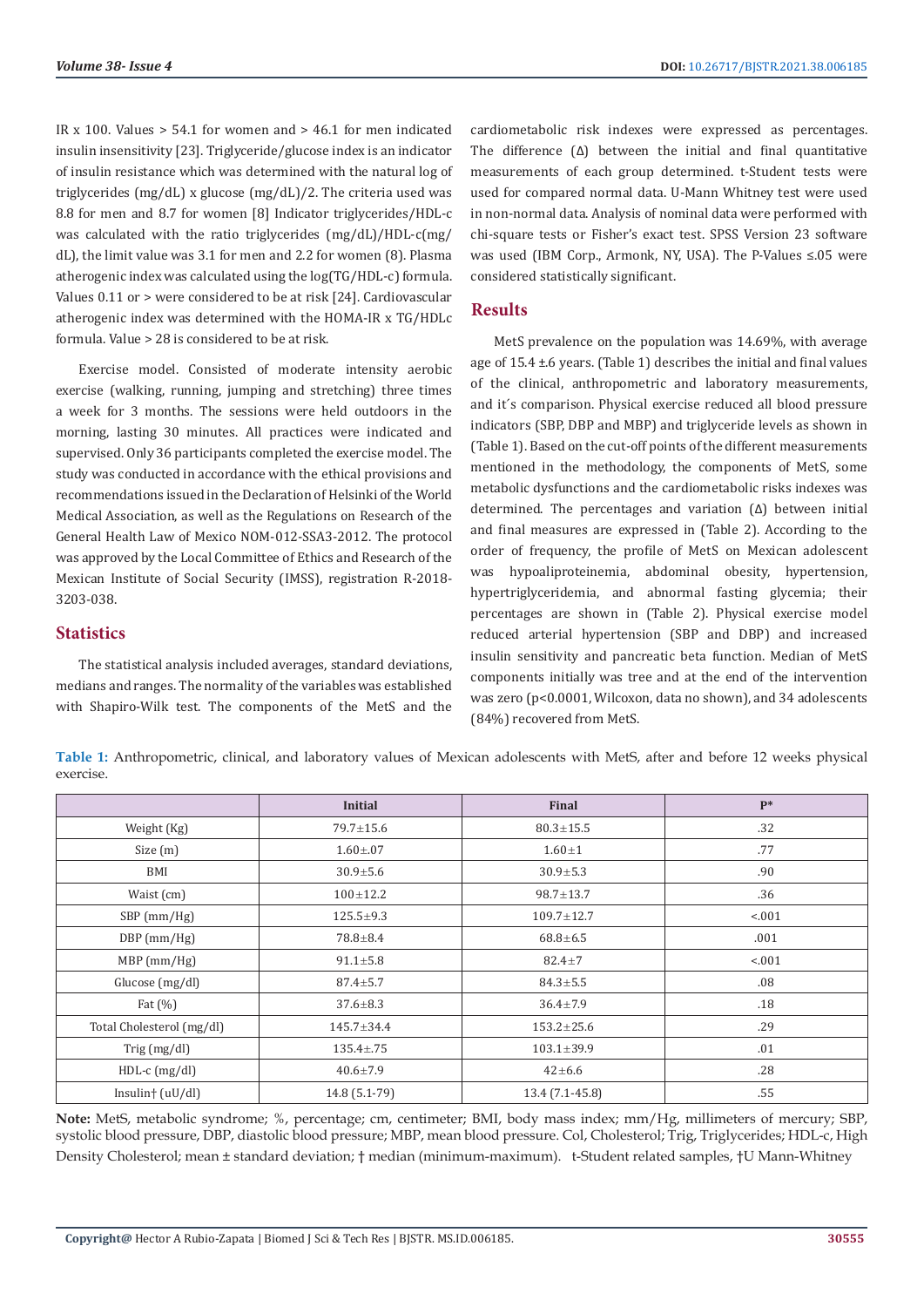| Variable                  | <b>Initial</b> | Final | $P*$         | $\Delta$ |
|---------------------------|----------------|-------|--------------|----------|
| Abdominal Obesity         | 63%            | 68%   | .74          | 5%       |
| SAH                       | 42%            | 10%   | .02          | $-32%$   |
| DAH                       | 42%            | 5%    | .008         | $-37%$   |
| Abnormal fasting glycemia | 5%             | $0\%$ | .33          | $-5%$    |
| Hypertriglyceridemia      | 36%            | 15%   | .14          | $-21%$   |
| Hypoalphalipoproteinemia  | 80%            | 68%   | .40          | $-12%$   |
| <b>Excess Weight</b>      | 15%            | 15%   | $\mathbf{1}$ | 0%       |
| Excess Body Fat           | 94%            | 79%   | .18          | $-15%$   |
| Hyperinsulinemia          | 15%            | 21%   | .63          | 6%       |
| <b>HOMA IR</b>            | 89%            | 78%   | .36          | $-11%$   |
| <b>IR QUICKI</b>          | 68%            | 47%   | .19          | $-21%$   |
| HOMA 1-S                  | 100%           | 68%   | .007         | $-32%$   |
| <b>HOMA</b> Beta          | 10%            | 42%   | .02          | 32%      |
| IR Tg/Gluc                | 37%            | 15%   | .12          | $-22%$   |
| IR Tg/HDL-c               | 57%            | 36%   | .20          | $-21%$   |
| IAC                       | 10%            | 5%    | .56          | $-5%$    |
| AIP                       | 94%            | 80%   | .20          | $-14%$   |

**Table 2:** Cardio-metabolic risk and other dysfunctions in Mexican adolescents with MetS, before and after 12 weeks physical exercise.

Note: MetS Metabolic syndrome. SAH, systolic arterial hypertension, DAH, diastolic arterial hypertension; %= percentage; Δ percentage of variation= initial value-final value; HOMA-IR, mathematical model of insulin resistance; QUICKI, quantitative index of insulin sensitivity; HOMA 1-S, index of insulin sensitivity; trig, triglycerides; glucose; HDL-c, High density cholesterol; RI, insulin resistance; IAC, cardiovascular atherogenic index. AIP, plasma atherogenic index. Statistical, square chi or Fisher test.

#### **Discussion**

The present study focused on evaluating the effect of physical exercise in adolescents with MetS and their cardiometabolic risk. The reduced sample size facilitated exercise monitoring, practiced under the same conditions. We found a prevalence of MetS 15% in adolescents between 15 and 18 years of age, following the diagnostic criteria of the ALAD. Ramirez, et al. [25,26], point out that this classification is ideal for Mexican adolescents. It is very likely that using other criteria such as the IDF or the ATPIII, the prevalence is higher since the use more general MetS diagnostic criteria. The profile of MetS found in the Mexican adolescents was hyperalphalipoproteinemia, abdominal obesity, hypertension, hypertriglyceridemia and abnormal fasting glycemia. In young adults in Brazil, the profile of MetS was hypoalpha-lipoproteinemia, hypertriglyceridemia and hypertension; [27] in Peruvian adolescent's hyperalphalipoproteinemia, hypertriglyceridemia and abdominal obesity were found [28]. both studies indicate that abnormal fasting glycemia was the least frequent component. We found similarities between these profiles, highlighting hyperalphalipoproteinemia as the most frequent component of MetS. Atherogenic dyslipidemia is made up of hypoalphalipoproteinemia and hypertriglyceridemia, which is worrisome because of its pathogenic implications. The frequency of dyslipidemias found by Sapunar, et al. [24] in Chilean adolescents

was 38% and by Pajuelo, et al. [29] in Peruvian adolescents with obesity and IR was 46%.

We found 80% of hypoalphalipoproteinemia and 30% hypertriglyceridemia. Dyslipidemias are related to high fat diets, obesity and physical inactivity. [24] It is likely that the gastronomy southeast region of Mexico, being high in saturated and unsaturated fats, is a contributor to the high incidence of dyslipidemias. A limitation of the study was not to analyze the diet of the adolescents, although they were asked to maintain their usual diet to avoid interference with results. Genetics is a factor that can alter the metabolism of fats, differences have been found in the lipid profile between ethnic groups and races, which have been associated with genetic polymorphisms or epigenetic characteristics [29]. Gonzales, et al. [30] in children from this region found polymorphisms associated with obesity and overweight, which may be related to dyslipidemia and MetS. Another factor alters the lipid profile is IR, whose effect at the hepatic level is to increase the synthesis of very low-density lipoproteins, increase the release of low-density cholesterol lipoproteins and triglycerides in the blood, and can also decrease HDL-c by increasing the speed of its degradation and by the abnormal maturation of apolipoprotein 1/HDL-c [21]. Although the gold standard for IR is the euglycemic clamp, this tool was not accessible, so the IR was determined by insulin values. With these methods we found 68-89% of IR in adolescents with MetS.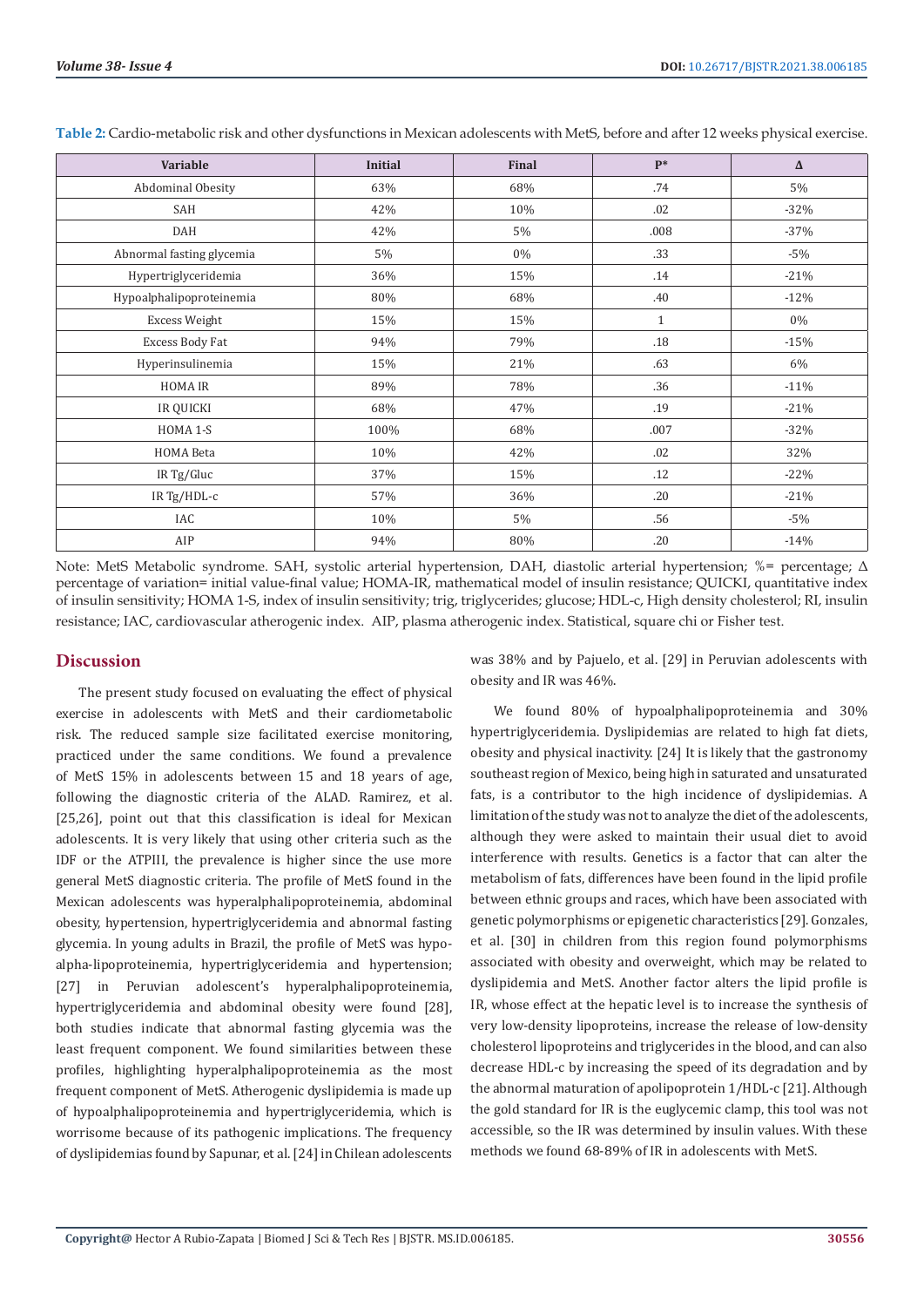Using lipid values to determine the IR prevalence in adolescents with MetS was 37-57%, which seems to be more reliable but less sensitive, and may be a more accessible alternative to identify IR in the first level of health care since serum insulin tends to be more expensive and less accessible [31]. Interestingly, during adolescence, which is a period of growth, somatotropin modifies glucose metabolism and produces compensatory hyperinsulinism. This occurs in stage IV and V adolescents according to the Tanner scale [6,21] which corresponds by age to the adolescents studied. Excess body fat was found in 94% of adolescents with MetS. We found excess fat, hyperinsulinemia and insulin sensitivity, subclinical alterations that can favor the development of cardiometabolic diseases [32]. Some adolescents without abdominal obesity presented excess body fat, which may be indicating visceral obesity, some authors have called these people as TOFI (Thin Outside, Fat Inside), which is changing the paradigm of obesity and highlights the need for other tools to identify pathogenic adiposity, since fat affects the metabolism of lipids and carbohydrates and therefore may increase the frequency of MetS and cardiometabolic risk [33]. Exercise decreased blood pressure levels and triglyceride levels in adolescents with MetS. In accordance with these results, different studies have found that the main effect of exercise is the reduction of blood pressure; it seems that muscle activity improves circulation and favors the production of nitric oxide, produces vasodilation which lowers blood pressure.

Nitric oxide may also decrease oxidative stress and improve insulin function in the muscle cell, which represents protective effects at the cardiovascular level [34]. Other authors have also found that physical exercise reduces triglyceride levels in children and adolescents, proposing that the energy spent on exercise comes from the hydrolysis of blood triglycerides and muscle deposits [35]. Meta-analyses have concluded that exercise decreases body fat, both visceral and abdominal, especially when it is of high intensity [36]. Exercise increased beta-pancreatic cell function, this indicator must be correlated with insulin resistance to give a clinical prognosis [37]. In obese adolescents in Taiwan, an intervention similar to ours resulted in decreased body fat, increased insulin sensitivity, and improved b-pancreatic function [38]. The atherogenic index of plasma, a risk factor for coronary disease, was elevated in adolescents with MetS. This risk was high, probably because of diet. González, et al. [39] in European adolescents propose that a diet rich in saturated and hyperglycemic fats increase cardiovascular risk. Adolescence represents a key period where it is possible to adopt healthy behaviors and adolescents with MetS should be made aware of the importance of lifestyle, as well as encourages physical exercise as a habit that can improve cardiometabolic health and prevent the development of chronic diseases in adulthood.

# **Conclusion**

In Mexican adolescents with MetS, physical exercise lowers blood pressure levels, triglycerides and improved some cardiovascular risk indicators such as insulin sensitivity and pancreatic beta cell function. We propose that by increasing the intervention time with physical exercise greater therapeutic effects would be achieved.

# **Conflicts of Interest**

All the authors declare no conflict of interest.

#### **Acknowledgements**

We are grateful to the Autonomous University of Yucatan for all the facilities provided to carry out this work.

#### **References**

- 1. Morales VM, Jardó[n RA \(2014\) Risk Factors of Metabolic Syndrome in](https://www.medigraphic.com/cgi-bin/new/resumenI.cgi?IDARTICULO=49023) [adolescents of 12-16 Years old. Med Int Mex 30\(2\): 152-158.](https://www.medigraphic.com/cgi-bin/new/resumenI.cgi?IDARTICULO=49023)
- 2. [Magge SN, Goodman E, Armstrong SC \(2017\) The Metabolic Syndrome](https://pubmed.ncbi.nlm.nih.gov/28739653/) [in Children and Adolescents: Shifting the Focus to Cardiometabolic Risk](https://pubmed.ncbi.nlm.nih.gov/28739653/) [Factor Clustering. Pediatrics 140\(2\): e1-e14](https://pubmed.ncbi.nlm.nih.gov/28739653/)
- 3. [Shamah LT, Cuevas NL, Gaona PB, Gomez AL, Morales RM, et al. \(2018\)](https://pubmed.ncbi.nlm.nih.gov/29746741/) [Overweight and obesity in children and adolescents, 2016 Halfway](https://pubmed.ncbi.nlm.nih.gov/29746741/) [National Health and Nutrition Survey update. Salud Publica Mex 60\(3\):](https://pubmed.ncbi.nlm.nih.gov/29746741/) [244-253.](https://pubmed.ncbi.nlm.nih.gov/29746741/)
- 4. [Zimmet P, Alberti K, George MM, Kaufman F, Tajima N, et al. \(2007\) The](https://pubmed.ncbi.nlm.nih.gov/17850473/) [metabolic syndrome in children and adolescents an IDF consensus](https://pubmed.ncbi.nlm.nih.gov/17850473/) [report. Pediatric Diabetes 8\(5\): 299-306.](https://pubmed.ncbi.nlm.nih.gov/17850473/)
- 5. [Ma C, Lu Q, Wang R, Yin F \(2019\) Using height-corrected definition of](https://pubmed.ncbi.nlm.nih.gov/31050656/) [metabolic syndrome in children and adolescents. J Pediatric Endocrin](https://pubmed.ncbi.nlm.nih.gov/31050656/) [Metab 32\(5\): 429-438.](https://pubmed.ncbi.nlm.nih.gov/31050656/)
- 6. [Shin HK, Mi JP \(2017\) Effects of growth hormone on glucose metabolism](https://www.ncbi.nlm.nih.gov/pmc/articles/PMC5642081/) [and insulin resistance in human. Ann Pediatric Endocrin Metab 22\(3\):](https://www.ncbi.nlm.nih.gov/pmc/articles/PMC5642081/) [145-152.](https://www.ncbi.nlm.nih.gov/pmc/articles/PMC5642081/)
- 7. [Gutch M Kumar S, Razi SM, Gupta KK, Gupta A \(2015\) Assessment of](https://www.ncbi.nlm.nih.gov/pmc/articles/PMC4287763/) [insulin sensitivity/resistance. Indian J Endocrin Metab 18\(1\): 160-164.](https://www.ncbi.nlm.nih.gov/pmc/articles/PMC4287763/)
- 8. [Unger G, Benozzi S, Perruzza F, Penacchiotti G \(2014\) Triglycerides and](https://pubmed.ncbi.nlm.nih.gov/25174769/) [glucose index: A useful indicator of insulin resistance. Endocrin Nutr 61](https://pubmed.ncbi.nlm.nih.gov/25174769/) [\(10\): 533-540.](https://pubmed.ncbi.nlm.nih.gov/25174769/)
- 9. [Guerreiro V, Neves JS, Salazar D, Ferreira MJ, Castro O, et al. \(2019\) Long-](https://pubmed.ncbi.nlm.nih.gov/31747662/)[Term Weight Loss and Metabolic Syndrome Remission after Bariatric](https://pubmed.ncbi.nlm.nih.gov/31747662/) [Surgery: The Effect of Sex, Age, Metabolic Parameters and Surgical](https://pubmed.ncbi.nlm.nih.gov/31747662/) [Technique – A 4-Year Follow-Up Study. Obes facts 12: 639-652.](https://pubmed.ncbi.nlm.nih.gov/31747662/)
- 10. López J (2010) Hypertension treatment in patients with metabolic syndrome. Rev Colomb Cardiol 17(1): 22-27
- 11. [Aoi W, Naito Y, Yoshikawa T \(2011\) Dietary exercise as a novel strategy](https://pubmed.ncbi.nlm.nih.gov/21773023/) [for the prevention and treatment of metabolic syndrome: Effects on](https://pubmed.ncbi.nlm.nih.gov/21773023/) [Skeletal Muscle Function. J Nutr Metabol 2011: 676208.](https://pubmed.ncbi.nlm.nih.gov/21773023/)
- 12. [Gondim OS, Camargo VTNd, Gutierrez FA, Martins PFdO, Passos](https://pubmed.ncbi.nlm.nih.gov/26474157/) [MEP, et al. \(2015\) Benefits of Regular Exercise on Inflammatory and](https://pubmed.ncbi.nlm.nih.gov/26474157/) [Cardiovascular Risk Markers in Normal Weight, Overweight and Obese](https://pubmed.ncbi.nlm.nih.gov/26474157/) [Adults. PLoS One 10\(10\): e0140596.](https://pubmed.ncbi.nlm.nih.gov/26474157/)